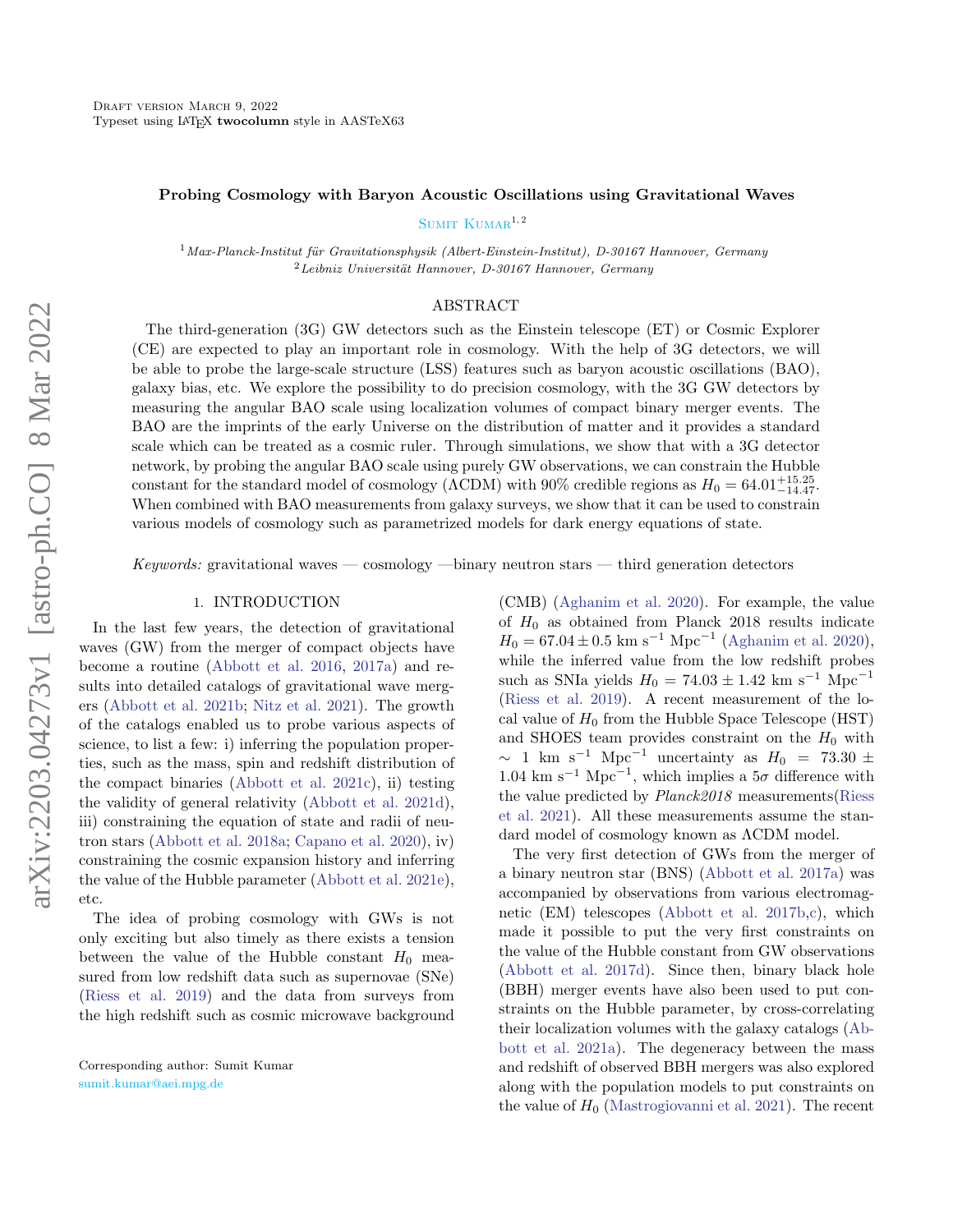estimates of the  $H_0$  from recent GWTC-3 catalog with 68% CL indicates  $H_0 = 68^{+8}_{-6}$  km s<sup>-1</sup> Mpc<sup>-1</sup> [\(Abbott](#page-7-7) [et al.](#page-7-7) [2021e\)](#page-7-7). Though the uncertainties on the value of  $H_0$  measured from the GW observations is not at the level of resolving Hubble tension right now, we expect that in the near future, with more GW observations and improvements in the detector sensitivity, we can resolve this tension.

The current generation of detectors such as LIGO-Hanford, LIGO-Livingston [\(Aasi et al.](#page-6-1) [2015\)](#page-6-1), Virgo [\(Ac](#page-7-16)[ernese et al.](#page-7-16) [2015\)](#page-7-16), and KAGRA [\(Akutsu et al.](#page-7-17) [2021\)](#page-7-17) are set to undergo upgrades in various stages in upcoming years [\(Abbott et al.](#page-7-18) [2018b\)](#page-7-18), and new detectors such as LIGO-India [\(Saleem et al.](#page-7-19) [2022\)](#page-7-19) are expected to join the global detector network at some point in the future. Thanks to these network improvements, the source localization is expected to improve a lot [\(Fairhurst](#page-7-20) [2014\)](#page-7-20). Furthermore, the proposed thirdgeneration (3G) ground-based detectors such as Cosmic Explorer (CE) [\(Reitze et al.](#page-7-21) [2019a](#page-7-21)[,b\)](#page-7-22) and the Einstein telescope (ET) [\(Sathyaprakash et al.](#page-7-23) [2012\)](#page-7-23) which are expected to be operational sometime during the next decade. These detectors will be able to probe the Universe up to very high redshifts  $(z \sim 10)$  and will be able to detect thousands of GW merger events per year [\(Mills et al.](#page-7-24) [2018\)](#page-7-24). Many of these GW mergers (at lower redshifts) are expected to be localized within a square degree and so that the spatial distribution of the localization volumes of well-localized mergers can be used to probe the large-scale structure (LSS) of the Universe, e.g. by measuring the galaxy bias [\(Vijaykumar et al.](#page-7-25) [2020\)](#page-7-25), or by detecting the baryon acoustic oscillations (BAO) peak [\(Kumar et al.](#page-7-26) [2021\)](#page-7-26), solely from the GW observations. The evolution of the galaxy bias as a function of redshift can be used to do precision cosmology with GW merger events [\(Mukherjee et al.](#page-7-27) [2021\)](#page-7-27).

In this work, we explore another aspect of probing cosmology with 3G GW detectors through the LSS. We show that by detecting the angular BAO peak using localization volumes of mergers with 3G GW detector network, we can put independent constraints on the value of  $H_0$ . Moreover, by combining these results with the BAO measurements from the galaxy surveys, not only more stringent constraints on the cosmological parameters can be put, but the data can also be used to distinguish various cosmological models, e.g. models with a phenomenological parametrization of the dark energy (DE) equation of state.

The structure of this paper is as follows. In section [2,](#page-1-0) we outline the existing methods to probe cosmology using the current and next generation of GW detectors. We also lay down the methodology to use the BAO measurements with GW merger events, to constrain cosmological models. In section [3,](#page-4-0) we use simulated data to apply these methods to constraint dark energy (DE) models. We use three parametrized DE models along with the standard  $\Lambda$ CDM model. In section [4,](#page-5-0) we summarize the results.

#### <span id="page-1-0"></span>2. COSMOLOGY WITH GRAVITATIONAL WAVES

The data from various cosmological surveys indicate that at present, the major constituents of the Universe are dark energy, dark matter, and baryonic matter [\(Aghanim et al.](#page-7-9) [2020\)](#page-7-9). One of the simplest models which describe the Universe is the so-called ΛCDM model, which interprets the dark energy component of the Universe in terms of the presence of a cosmological constant  $\Lambda$  term in the Einstein equations, along with cold dark matter (CDM), and the baryonic matter which represents all visible matter in the Universe.

The data from GW detectors consists of a time series  $s(t)$  which contains noise  $n(t)$  and might contain a GW signal  $h(t)$ . The GW signal from the merger of two compact objects is modelled as a function of the intrinsic parameters such as individual masses and spins, as well as extrinsic parameters such as the luminosity distance  $(D_L)$ , the inclination angle of the binary with respect to the line of sight, the sky localization (right ascension and declination angles), etc. The localization volumes estimated for a GW event provide a posterior distribution on sky location (RA, dec) and  $D<sub>L</sub>$ . If, somehow, we can estimate the redshift  $(z)$  of the GW event independently [\(Holz & Hughes](#page-7-28) [2005;](#page-7-28) [Dalal et al.](#page-7-29) [2006;](#page-7-29) [Nis](#page-7-30)[sanke et al.](#page-7-30) [2013\)](#page-7-30), then using the  $D<sub>L</sub> - z$  relation from the so-called Hubble equation, we can put constraints on the parameters of the cosmological model, such as the Hubble parameter  $(H_0)$ , the density parameter corresponding to the matter component  $(\Omega_{m0})$ , etc. The first detection of gravitational waves from the merger of binary neutron stars, known as GW170817 [\(Abbott](#page-7-0) [et al.](#page-7-0) [2017a\)](#page-7-0) provided one such opportunity. The electromagnetic (EM) afterglow of GW170817, measured by various telescopes across the globe. It provided the constraints on  $H_0$  using a GW event for the first time [\(Ab](#page-7-13)[bott et al.](#page-7-13) [2017d\)](#page-7-13). Since then, various schemes have been used to probe cosmology by GW observations. For binary black holes (BBH) merger events, the localization posteriors can be cross-correlated with the galaxy catalogs to put constraints on  $H_0$  [\(Abbott et al.](#page-7-14) [2021a\)](#page-7-14). Other methods exploit the degeneracy between the inferred component masses from GW events and their redshift by putting combined constraints on  $H_0$  and on the population parameters [\(Mastrogiovanni et al.](#page-7-15) [2021\)](#page-7-15).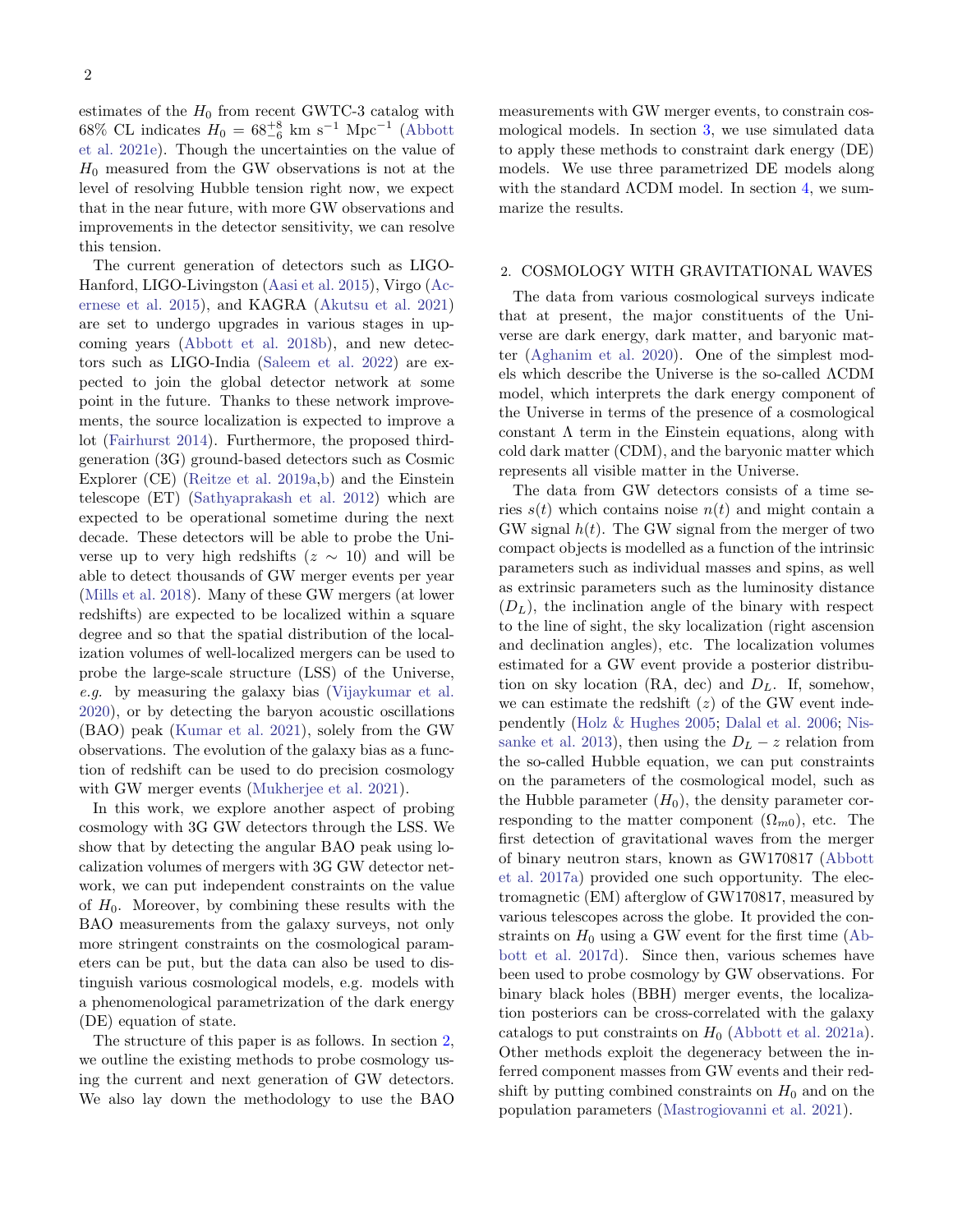### 2.1. Baryon Acoustic Oscillations

Baryon acoustic oscillations (BAO) are imprints on the distribution of matter from the very early universe. In the standard model of cosmology, the evolution of the Universe is described through three major phases where the dominant component is radiation, matter, and dark energy respectively. In the very early time, the Universe is assumed to have gone through a period of rapid accelerated expansion, known as inflation, resulting in an extremely homogeneous Universe [\(Baumann](#page-7-31) [2011\)](#page-7-31). After this period, the Universe enters what is known as the radiation-dominated era, when the temperature of the Universe was very high, so that the protons and electrons could not form a stable hydrogen atom. The Universe was dominated by dark matter, and a hot plasma soup of electrons, protons, and photons. The small perturbations of Gaussian nature in the very early universe acted as seeds for inhomogeneities and those perturbations grew with time. The competing forces between gravity and electromagnetic radiation pressure in the fluid generated the perturbations which acts as sound waves in the hot plasma. After about 380,000 years from the big bang, when the temperature of the Universe dropped to a level such that the electrons and protons could combine to form hydrogen atoms, the photons are set free stream, known as CMB, and the sound waves were frozen. These features have been preserved in the distribution of matter as the Universe evolved. These imprints are called Baryon acoustic oscillations (BAO) [\(Bassett & Hlozek](#page-7-32) [2009;](#page-7-32) [Weinberg et al.](#page-7-33) [2013\)](#page-7-33) and can be seen in the two-point correlation function (2PCF) estimated from the distribution of galaxies [\(Eisenstein](#page-7-34) [et al.](#page-7-34) [2005\)](#page-7-34). The acoustic scale  $r_s$  corresponds to the radius the sound waves traversed before they become frozen. The first confident detection of this BAO feature with  $3.4\sigma$  certainty was reported by the Sloan Digital Sky Survey (SDSS) data release 3 [\(Eisenstein et al.](#page-7-34) [2005\)](#page-7-34) by measuring 2PCF of the luminous red galaxies. The acoustic scale  $r_s$  can be used to probe the cosmology as it provides a standard ruler.

# 2.2. Cosmology using the Large-Scale Structures of the Universe

The large-scale structures (LSS) (greater than  $\mathcal{O}(10 \text{ Mpc})$  of the Universe can be studied by probing the distribution of matter, such as in the galaxy surveys, using the 2PCF  $\xi(r)$ , which is related to the excess probability  $\delta P$  with respect to the expected random distribution, of finding a pair of galaxies separated by a distance r,

$$
\delta P(r) = n[1 + \xi(r)]dV,\tag{1}
$$



<span id="page-2-0"></span>**Figure 1.** The recovery of the BAO angular scale  $\theta_{BAO}$  with BNS merger events (for a 3G detector network) centered around different values of  $D<sub>L</sub>$  in shells of about ~ 150h<sup>-1</sup> Mpc. The solid continuous curve represent the relation between  $\theta_{BAO}$  and luminosity distance  $D<sub>L</sub>$  to the shell for ΛCDM model used in simulations using parameters from Planck results [\(Aghanim et al.](#page-7-9) [2020\)](#page-7-9)

where  $n$  is the average number of galaxies per unit volume and  $dV$  is the infinitesimal volume or volume element around a galaxy. The 2PCF  $\xi(r)$  can be estimated from the matter overdensity field  $\delta(\mathbf{x}) := \rho(\mathbf{x})/\overline{\rho} - 1$ , where  $\rho(\mathbf{x})$  is the local matter density at position **x** and  $\bar{\rho}$  is the average matter density of the Universe, as

$$
\xi(r) = \langle \delta(\mathbf{x})\delta(\mathbf{y}) \rangle, \qquad (2)
$$

where the operation  $\langle \cdot \rangle$  represents the ensemble average over a large volume compared to the scales we are probing. An important assumption here is the statistical homogeneity and isotropy of the Universe. Due to these assumptions, the correlation function  $\xi$  depends only on the magnitude of the seperation between points **x** and **y**,  $r = |\mathbf{x} - \mathbf{y}|$ . In general,  $\xi(r)$  also evolves with the redshift, but if one restricts the analysis to a given redshift bin, the correlation function in that redshift bin can be assumed to be constant. Since the dark matter is more abundant than the baryonic matter (which constitutes the 'visible' galaxies, and intergalactic medium), the galaxies are expected to follow the gravitational potential well due to dark matter and to a good approximation, at large scales the 2PCF of galaxies  $\xi_{gal}(r)$  will be related to the dark matter 2PCF  $\xi_{DM}(r)$  via a factor  $b_{gal}$  called 'galaxy bias' as  $\xi_{gal}(r) = b_{gal}^2 \xi_{DM}(r)$ . In general, this bias can also be scale- and redshift-dependent [\(Coles & Erdogdu](#page-7-35) [2007\)](#page-7-35).

Apart from the galaxy bias, the 2PCF is also used to detect other LSS features, such as the baryon acoustic oscillations, from the distribution of matter. As the acoustic scale  $r_s$  can be considered a standard ruler, detecting the BAO peak at different redshifts provides an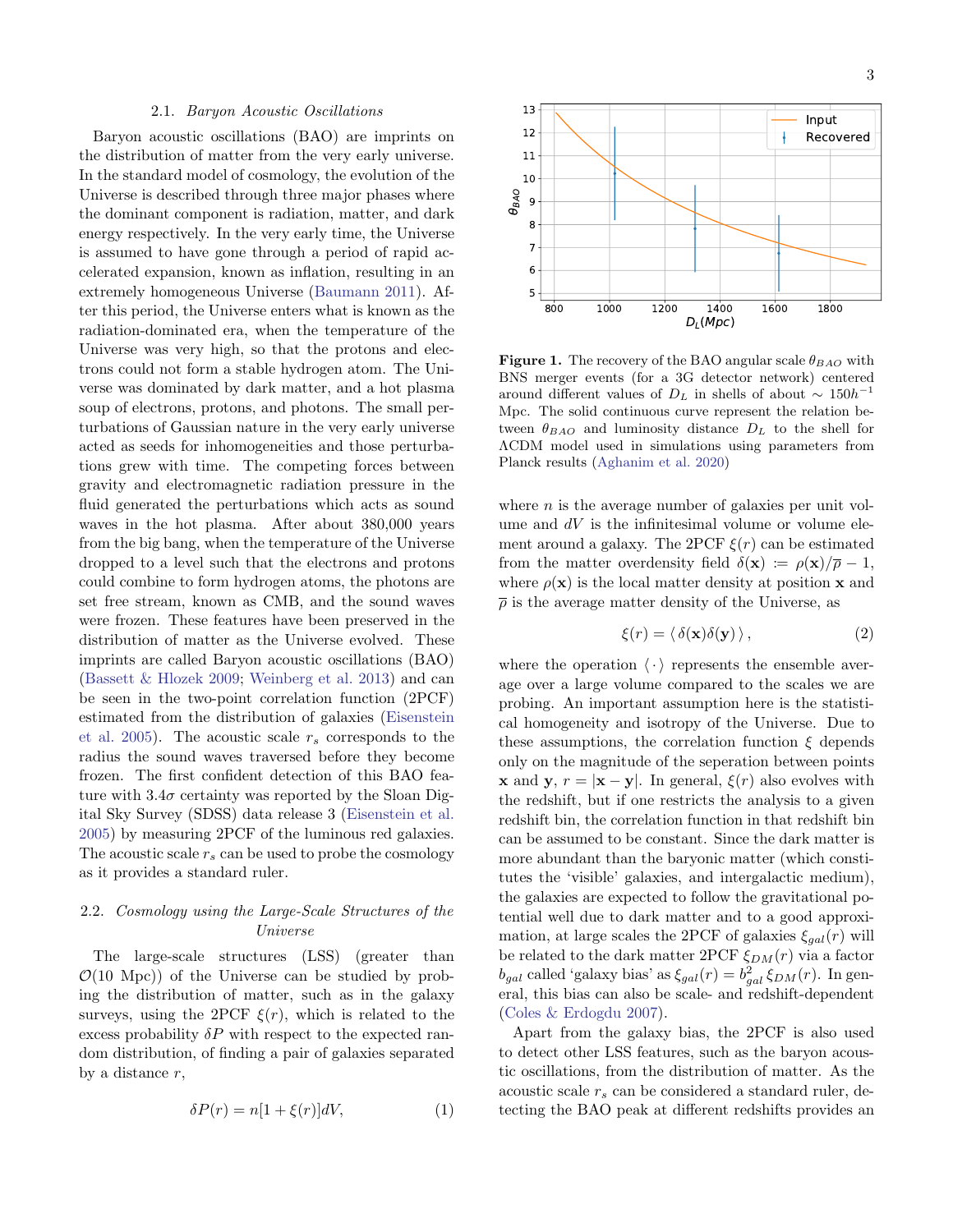<span id="page-3-0"></span>Table 1. The list of parametrized dark energy models considered in this work. These models are valid at low redshift where the radiation component  $(\Omega_{r0})$  can be neglected.

| S.  |       |                                                                                                                                                                       |                     |
|-----|-------|-----------------------------------------------------------------------------------------------------------------------------------------------------------------------|---------------------|
| No. | Model | Hubble Equation                                                                                                                                                       | parameters          |
| 1.  |       | $\Lambda$ CDM $h(z) = \sqrt{\Omega_{m_0}(1+z)^3 + 1 - \Omega_{m_0}}$                                                                                                  | $\Omega_{m0}, h$    |
| 2.  |       | $wCDM$ $h(z) = \sqrt{\Omega_{m_0}(1+z)^3 + (1-\Omega_{m_0})(1+z)^{-3(1+w)}}$                                                                                          | $\Omega_{m0}, h, w$ |
| 3.  |       | $w_0w_a \text{CDM} \quad h(z) = \sqrt{\Omega_{m0}(1+z)^3 + (1-\Omega_{m0})(1+z)^{3(1+w_0+w_a)}} \exp\left(-\tfrac{3w_a z}{1+z}\right) \quad \Omega_{m0}, h, w_0, w_a$ |                     |

independent method to probe the cosmological parameters. Instead of using the three-dimensional correlation function  $\xi(r)$ , one can also use the two-point angular correlation function (2PACF)  $\omega(\theta)$  by considering the galaxies in different redshift bins and projecting them along the shell, keeping in mind that the shell should not be too thick so that the linear power spectrum  $P(k, z)$  does not vary much along the redshift, i.e.,  $P(k, z) \sim P(k)$  for  $z \in [z - dz/2, z + dz/2]$ . The acoustic scale  $r_s$  is related to the angular scale  $\theta_{BAO}$  and to the angular diameter distance  $D_A$  as,

$$
\theta_{BAO}(z) = \frac{r_s}{(1+z)D_A(z)}\tag{3}
$$

By estimating the angular scale  $\theta_{BAO}(z)$  at a given redshift z, one can use the above relation to put constraints on the cosmological parameters which are embedded in the Hubble equation while calculating the angular diameter distance,

$$
D_A(z; \Theta) = \frac{c}{H_0} \frac{1}{1+z} \int_0^z \frac{dz'}{h(z'; \Theta)} \tag{4}
$$

where  $h(z; \Theta)$  is the normalized Hubble equation with parameters Θ which depends on the cosmological model. For example, the normalized Hubble equation (at nearby redshifts) for the spatially flat ΛCDM model is,

$$
h(z) = \sqrt{\Omega_m^0 (1+z)^3 + 1 - \Omega_m^0},
$$
 (5)

where  $\Omega_m^0 = 3H_0^2 \rho_m/(8\pi G)$  is called density parameter for matter (which includes dark matter as well as baryonic matter) at present  $(z = 0)$ . We make use of the spatial curvature being zero and the density parameter for radiation  $\Omega_r$  for small redshifts being negligible, i.e.  $\Omega_{r0} \sim 0$ , in using the relation  $\Omega_{m0} + \Omega_{\Lambda 0} = 1$  to replace  $\Omega_{\Lambda 0}$  by  $1 - \Omega_{m0}$ .

# 2.3. Probing the Large Scale Structures with Gravitational Waves

As we expect the 3G detector network to provide a large number of well localized GW merger events, the natural question arises: can we extend the same methods, as used for galaxies, to probe LSS with distribution of GW observations using their localization volumes? Recent studies have shown that by cross-correlating localization volumes with galaxy catalogs, the LSS features such as galaxy bias can be probed [\(Mukherjee et al.](#page-7-27) [2021\)](#page-7-27). In this study, we are interested in probing LSS purely with GW observations without cross correlating with galaxy catalogs.

The challenges in probing LSS with just GW observations are twofold: i) the localization volumes obtained from the posteriors of GW events are very wide  $(\mathcal{O}(10) - \mathcal{O}(100))$  Mpc for  $D_L$  and  $\mathcal{O}(1) - \mathcal{O}(10)$  degrees for the sky localization), which washes away most of the features in LSS, and ii) the number of events which can be detected by current generation GW detectors are not enough to probe the LSS. However, with the planned third generation (3G) GW detectors such as the Einstein telescope (ET) or Cosmic Explorer (CE), which are not only expected to have an order of magnitude better sensitivity compared to current detectors, but are also expected to be more sensitive at low frequencies. This will allow the 3G detector network to detect enough events with precise enough localization volume to make it possible to probe LSS purely with GW events. It has been shown that with the 3G detector network, with the 5-10 years of observation time, it is possible to probe the galaxy bias solely from the GW events [\(Vijaykumar](#page-7-25) [et al.](#page-7-25) [2020\)](#page-7-25). Using the nearby BNS localization volumes, with 2PACF, the angular BAO scale  $\theta_{BAO}$  can also be probed with the help of 3G detector network [\(Kumar](#page-7-26) [et al.](#page-7-26) [2021\)](#page-7-26).

The detection of angular BAO scale  $\theta_{BAO}$  at different redshifts from the GW localization volumes can be used as another cosmological probe. However, when there are no EM counterparts (which is the case with majority of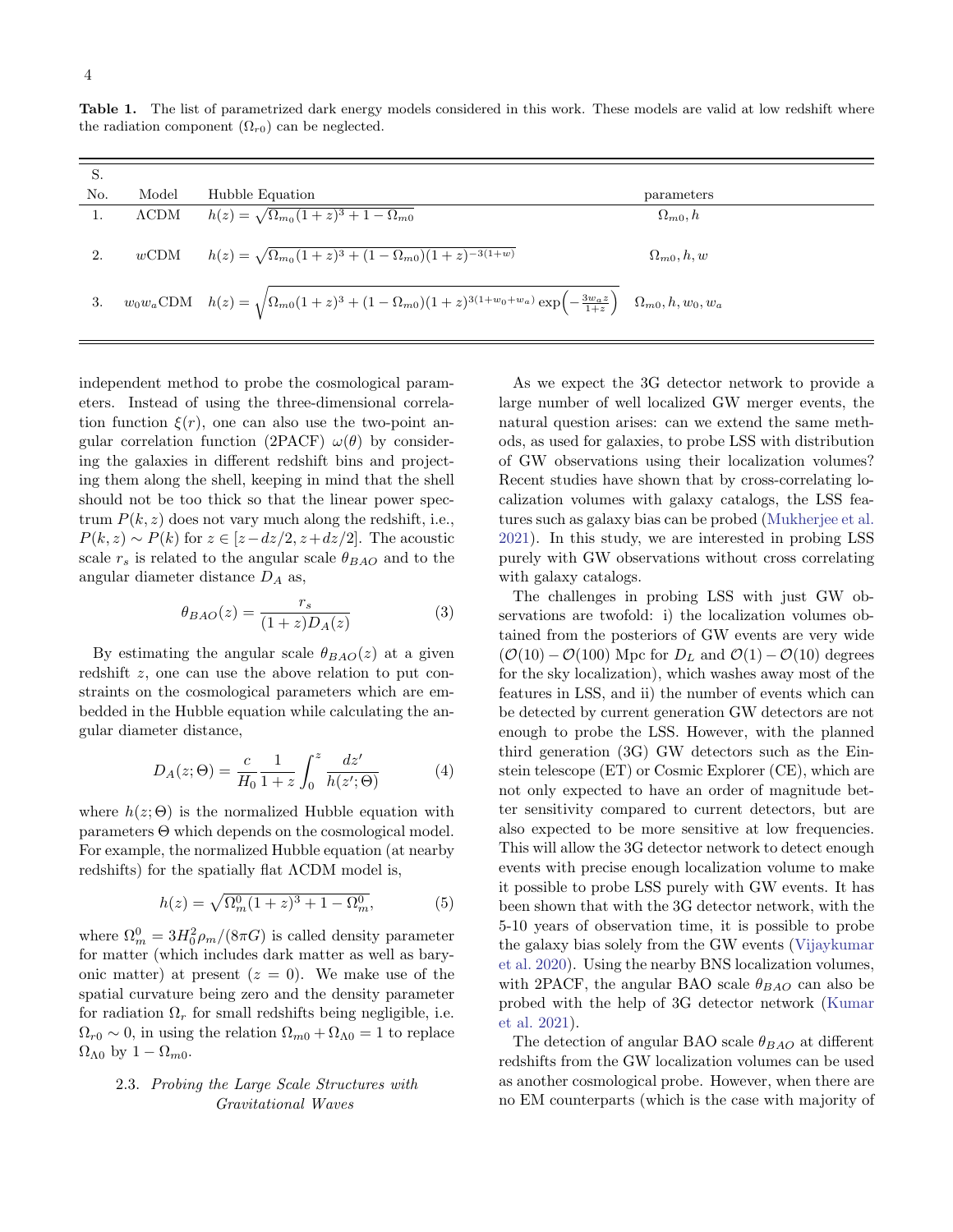

<span id="page-4-1"></span>Figure 2. The 1D marginalized posterior distribution of Hubble parameter  $H_0 = 100h \ km s^{-1}Mpc^{-1}$  using the angular BAO scale measurements  $\theta_{BAO}$  from simulated GW events with 3G detector network in three shells centred at  $D_L = \sim 1000$  Mpc, 1300 Mpc, and 1600 Mpc. The three cosmological models used here are described in table [1.](#page-3-0)

GW events), we will, in general, not have the redshift information. In order to probe the cosmology, we divide the GW localization volumes into shells of luminosity distance  $D_L$ , project them in the shell and calculate 2PACF, which gives us  $\theta_{BAO}$  for each  $D_L$ . Here  $D_L$  is estimated at the centre of each bin. The detailed method to detect angular BAO scale from localization volumes is described in [\(Kumar et al.](#page-7-26) [2021\)](#page-7-26).

### 3. SIMULATIONS AND RESULTS

<span id="page-4-0"></span>In the Bayesian framework, the posterior probability distribution  $p(\Theta|d, I)$  parameters  $\Theta$  given the data d, and any prior information  $I$  is described as,

$$
p(\Theta|d, I) = \frac{\mathcal{L}(d|\Theta, I)\pi(\Theta|I)}{p(d|I)},
$$
\n(6)

where  $\mathcal{L}(d|\Theta, I)$  is the likelihood function which represents the probability of the data given the parameters Θ of the model.  $\pi(\Theta|I)$  is the prior probability distribution on the parameters, and  $p(d|I)$  is called the 'Bayesian evidence' or marginalized likelihood which acts as the normalization factor for the posterior distribution. We use the the BAO measurements in different shells  $\theta_{BAO}(D_L)$ as the data and use the define the likelihood function as,

$$
\mathcal{L}(\Theta) \propto \exp\left(-\frac{1}{2}\sum_{i} \frac{(\theta_{BAO,i} - \theta_{BAO}(\Theta))^2}{\sigma_i^2}\right), \quad (7)
$$

where  $\Theta$  are the parameters describing cosmological model.  $\theta_{BAO,i}$  is the estimated angular BAO scale in the *i*-th shell.  $\sigma_i$  is the error associated with the measurement of BAO peak in  $i$ -th shell. We make use of the simulations done in [Kumar et al.](#page-7-26) [\(2021\)](#page-7-26). In figure [1,](#page-2-0) we show the the recovery of the angular

BAO scale at different shells centred around  $D_L \sim$ 1010  $Mpc$ , 1310  $Mpc$ , and 1620  $Mpc$ . We use these measurements of angular BAO scale  $\theta_{BAO}$  as the input data.



<span id="page-4-2"></span>Figure 3. The combined constraints on the ΛCDM model with BAO measurements from GW localization volumes (from simulations) and CMB/BAO constraints from the galaxy surveys. On the marginalized 1D posteriors, we show 68% bounds with median value. For 2D contours, we show 60% and 90% regions.

We use standard ΛCDM model as reference model in our simulations. Other phenomenological dark energy models as described in table [1](#page-3-0) are also considered, namely wCDM model and CPL parametrization  $w_0w_a$ CDM model [\(Chevallier & Polarski](#page-7-36) [2001\)](#page-7-36). We make use of the publicly available implementation of nested sampling based sampler Dynesty [\(Speagle](#page-7-37) [2020\)](#page-7-37) for parameter estimation. We use uniform prior on all the parameters in ranges  $\Omega_{m0} \in [0.05, 0.95], h \in$ [0.2, 1.5],  $w, w_0 \in [-2, 0]$ , and  $w_a \in [-3, 3]$ . We also use uniform priors on the redshift measurements  $z_{1,2,3} \in$  $[0.1, 0.4]$  for the three  $D<sub>L</sub>$  shells we used in our analysis. We fix the acoustic length scale  $r_s$  for  $\theta_{BAO}$  measurements from GW data assuming it will be provided as an input from other surveys.

In figure [2,](#page-4-1) we show the recovery of the Hubble parameter for different models. With just GW data, it is possible to put constraints only on the  $H_0$  because of the degeneracy between redshift and other parameters. the inferred value of  $H_0$  (90%CL) for different models considered here are: i) ΛCDM model:  $H_0 = 64.01^{+15.25}_{-14.47}$  km s<sup>-1</sup> Mpc<sup>-1</sup>, ii) wCDM model: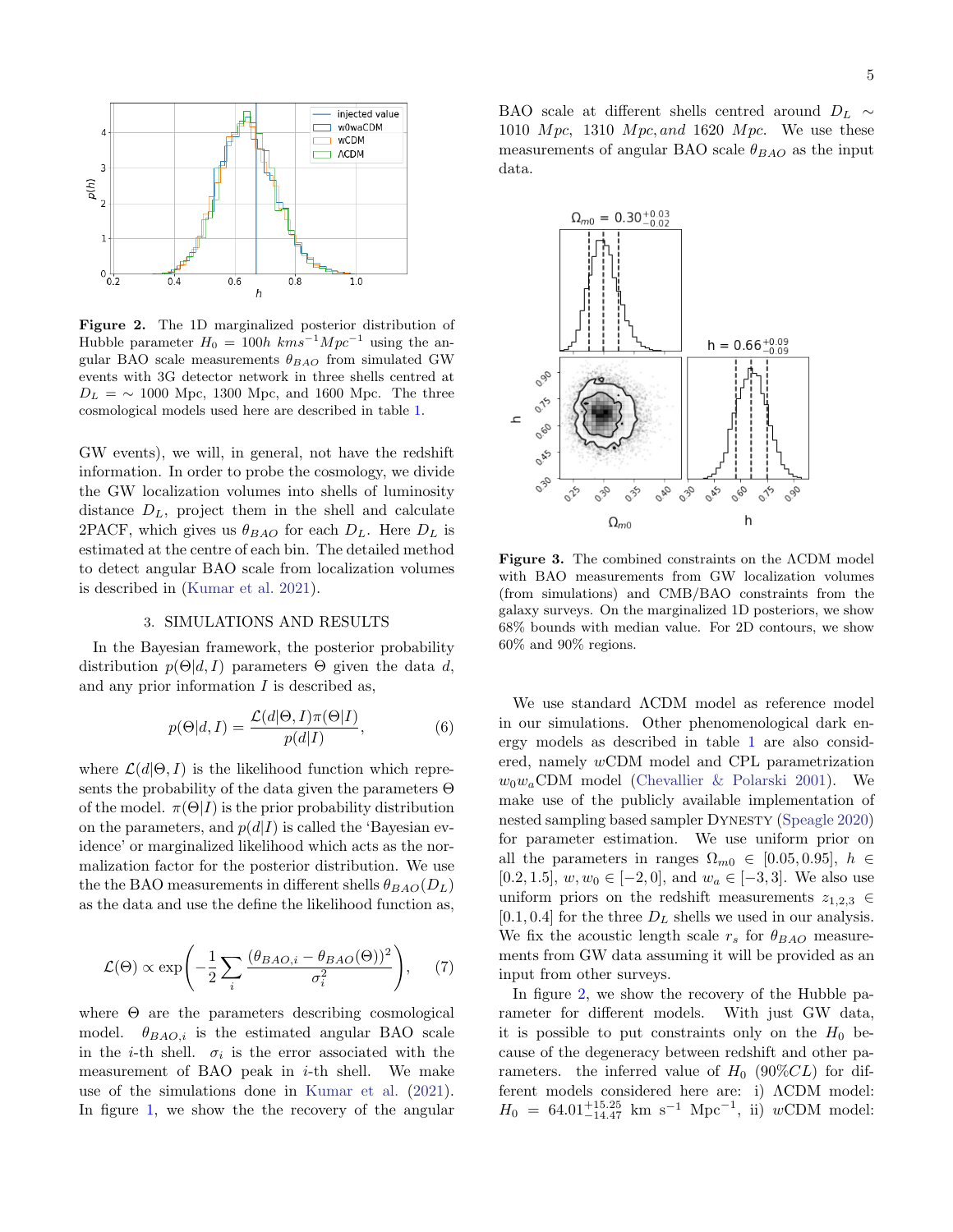$H_0 = 63.60_{-14.52}^{+16.87}$  km s<sup>-1</sup> Mpc<sup>-1</sup>, and iii)  $w_0w_a$ CDM model:  $H_0 = 63.67_{-14.73}^{+17.34}$  km s<sup>-1</sup> Mpc<sup>-1</sup>.

We also explore the possibility to do precision cosmology by combining the BAO data from the galaxy surveys. Although we expect to have much better measurements of BAO scale from the future galaxy surveys contemporary (or prior) to 3G detector network, in this study, we consider the BAO constraints from various measurements on the angular scales of BAO oscillations as measured by SDSS survey[\(Ross et al.](#page-7-38) [2015\)](#page-7-38), 6DF Galaxy survey [\(Beutler et al.](#page-7-39) [2011\)](#page-7-39), and the Wiggle-z survey. The covariance matrix between different redshift is taken from [\(Giostri et al.](#page-7-40) [2012\)](#page-7-40).

In figures [3,](#page-4-2)[4,](#page-5-1) and [5,](#page-6-2) we show the combined constraints on the parameters of the models ΛCDM, wCDM, and  $w_0w_a$ CDM respectively. By combining the BAO measurements from GW events with that from the galaxy surveys, we can not only constrain cosmological parameters other than the  $H_0$ , we can also do the model comparison between various DE parametrization. Although, as an example, we show here only selected DE parametrization models, this can also be applied to distinguish between ΛCDM model and other modified gravity models which differ from the standard Einstein's gravity model such as scalar-tensor theories,  $f(R)$  gravity, etc.

## 4. SUMMARY

<span id="page-5-0"></span>The future of GW cosmology looks bright as the growing catalog of GW mergers offers us various possibilities to independently probe the the Universe. The independent probes offers us not only better constraints on the cosmological parameters when combining the data, they also provide opportunities to resolve the possible tension between various data sets such as so called Hubble tension between current CMB data at high redshift and SNe data which probe the Universe at low redshifts. With current catalog of GW events, the localization volumes (from BBHs) can be used with galaxy catalogs by cross correlating them to constrain the Hubble constant  $H_0$ . In case of BNS events which have electromagnetic counterparts (GW170817), more stringent constraints on  $H_0$ can be put because of more precise redshift information. In future, we expect these constraints to become stringent with more GW merger observations with hope to detect EM counterparts for a small fraction of events (such as nearby BNS/NSBH mergers).

The third generation of GW detectors such as ET and CE are expected to be order of magnitude more sensitive than current generation detectors, and will be able to probe lower frequencies. It will enable them to detect



<span id="page-5-1"></span>Figure 4. The combined constraints on the wCDM model with BAO measurements from GW localization volumes (from simulations) and CMB/BAO constraints from the galaxy surveys. On the marginalized 1D posteriors, we show 68% bounds with median value. For 2D contours, we show 60% and 90% regions.

thousands of GW mergers with precise enough localization to probe the large scale structures of the Universe using their localization volumes, assuming that the GW merger distribution follow the matter distribution of the Universe. We can probe the LSS features such as galaxy bias, and BAO peak by measuring the 2PCF from the localization volumes. In this study we show that by tracing the angular BAO scale  $\theta_{BAO}$  at various redshifts, we can put constraints on the cosmological parameters such as the Hubble constant  $H_0$  with 90% credible intervals  $H_0 = 64.01_{-14.47}^{+15.25}$ . We make use of the fact that the BAO scale can act as the standard ruler for cosmology. By combining this with current constraints on BAO/CMB from various surveys, we show that we can also use to constrain various models of cosmology such as different parametrization of dark energy models.

Although, this is not a unique method to put constraints on cosmological parameters as more stringent constraints can be provided by the data from other cosmological surveys for example CMB, type Ia supernovae, etc. It will still provide an independent probe to cosmology which can be combined with the available data from contemporary surveys to put tighter constraints and in best case, help in resolving the tension between the competing data sets, if any. The results presented assumes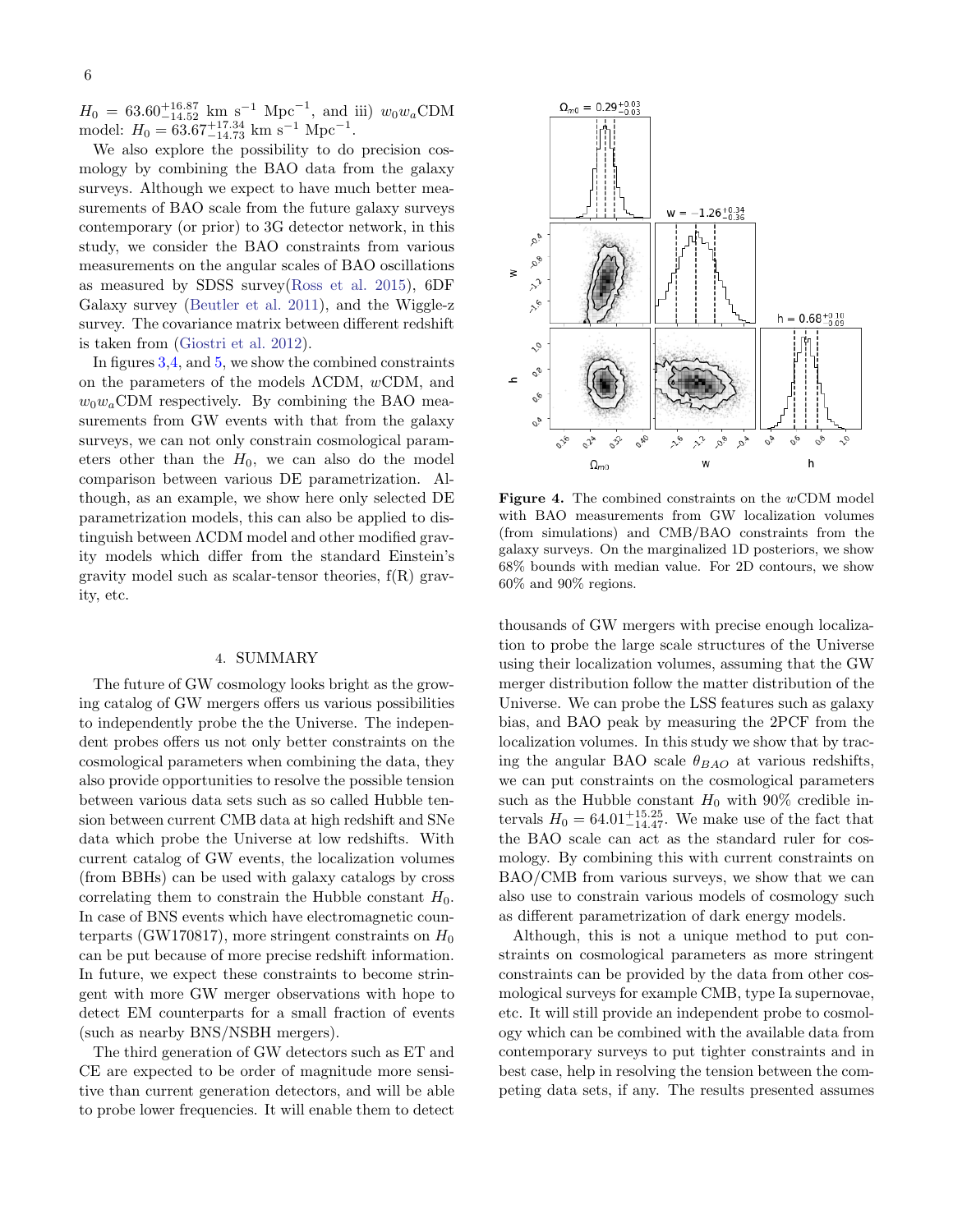

<span id="page-6-2"></span>Figure 5. The combined constraints on the  $w_0w_aCDM$  model with BAO measurements from GW localization volumes (from simulations) and CMB/BAO constraints from the galaxy surveys. On the marginalized 1D posteriors, we show 68% bounds with median value. For 2D contours, we show 60% and 90% regions.

that the a 3G detector network will be operational and assumes the current rate estimates.

### ACKNOWLEDGMENTS

We acknowledge the Max Planck Gesellschaft. We thank the computing team from AEI Hannover for their significant technical support. SK thank Xisco Jiménez Forteza and Pierre Mourier going through the manuscript and providing useful comments. SK also thank Aditya Vijaykumar for useful discussions.

### REFERENCES

<span id="page-6-1"></span>Aasi, J., et al. 2015, Class. Quant. Grav., 32, 074001,

<span id="page-6-0"></span>Abbott, B. P., et al. 2016, Phys. Rev. D, 93, 122003,

doi: [10.1088/0264-9381/32/7/074001](http://doi.org/10.1088/0264-9381/32/7/074001)

doi: [10.1103/PhysRevD.93.122003](http://doi.org/10.1103/PhysRevD.93.122003)